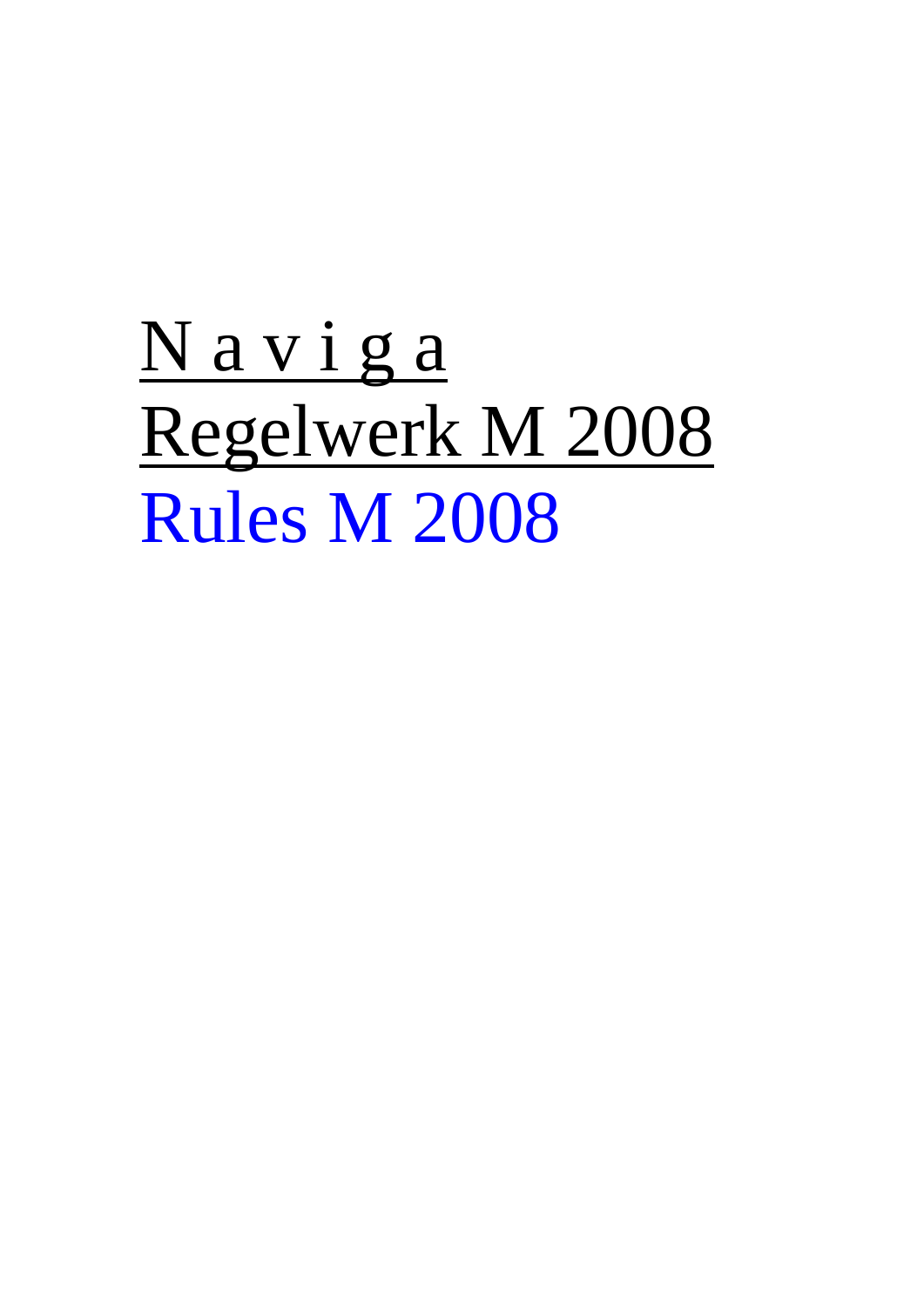#### **E. Klassenbestimmungen**

E. Class Regulations

# **1. Bestimmungen für die Klasse ECO Expert LiPO (Demo)**

Regulations for the class Eco Expert LiPo (Demo)

### **1. Definition**

**Definition** 

**Frei gebaute Modellrennboote mit elektrischem Unterwasserschraubenantrieb (Hydro/Mono Antriebe und Oberflächenantriebe die hinten aus dem Rumpf herausstehen sind nicht erlaubt)und einem Minimalgewicht von 1 kg.**  Freely built model racing boats with electric underwater propeller propulsion (Hydro/Mono drive units and surface propeller propulsion that extend beyond the length of the Hull are not permitted) with a minimum weight of 1 kg

### **1.1 Wettkampfziel**

Competition objective

**Auf einem der Anlage B1 entsprechenden Dreieckskurs sind in der vorgegebenen Zeit die höchstmögliche Anzahl von Runden zu fahren. Minimal 3 und maximal 6 Modelle dürfen an einem Durchgang teilnehmen. Aus Zeitgründen kann die Anzahl der Modelle pro Lauf auf 7 nach Absprache mit dem Startstellenleiter und dem Sektionsleiter (bzw. Hauptschiedsrichter) erhöht werden. Dies sollte aber nicht der Regelfall sein.** 

On one of the in appendix B1 suitable triangular course and to achieve the highest possible number of rounds in the given time is to be driven. A minimum of 3 and a maximum of 6 models take part in each heat. Due to the lack of time the number of models per heat can be raised, after approval from the landing stage leader/referee and the section leader (or main referee) to 7. However, this should not be the norm.

**1.1.1 Spezielle Bauvorschriften, Bestimmungen und Kontrollen in der Klasse FSR-ECO-Expert LiPo (Demo)** 

Special construction specifications, regulations and checks in the class FSR-ECO Expert LiPo (Demo)

- **(1) Die Größe und Beschaffenheit des Startplatzschildes ist im allgemeinen, für alle Klassen gültigen Teil des Regelwerkes festgelegt.**  The size and art of the starting number plate can be found in the general rules and is valid for all classes.
- **(2) Als Stromquelle für den Antrieb sind Lipoakkus 2S1P Die einzelne Zelle darf eine Nennspannung von 4,25 V nicht übersteigen, die Spannung beider Akkus**

Copyright bei naviga M.Dahm Rev 2

Stand 01.01.2008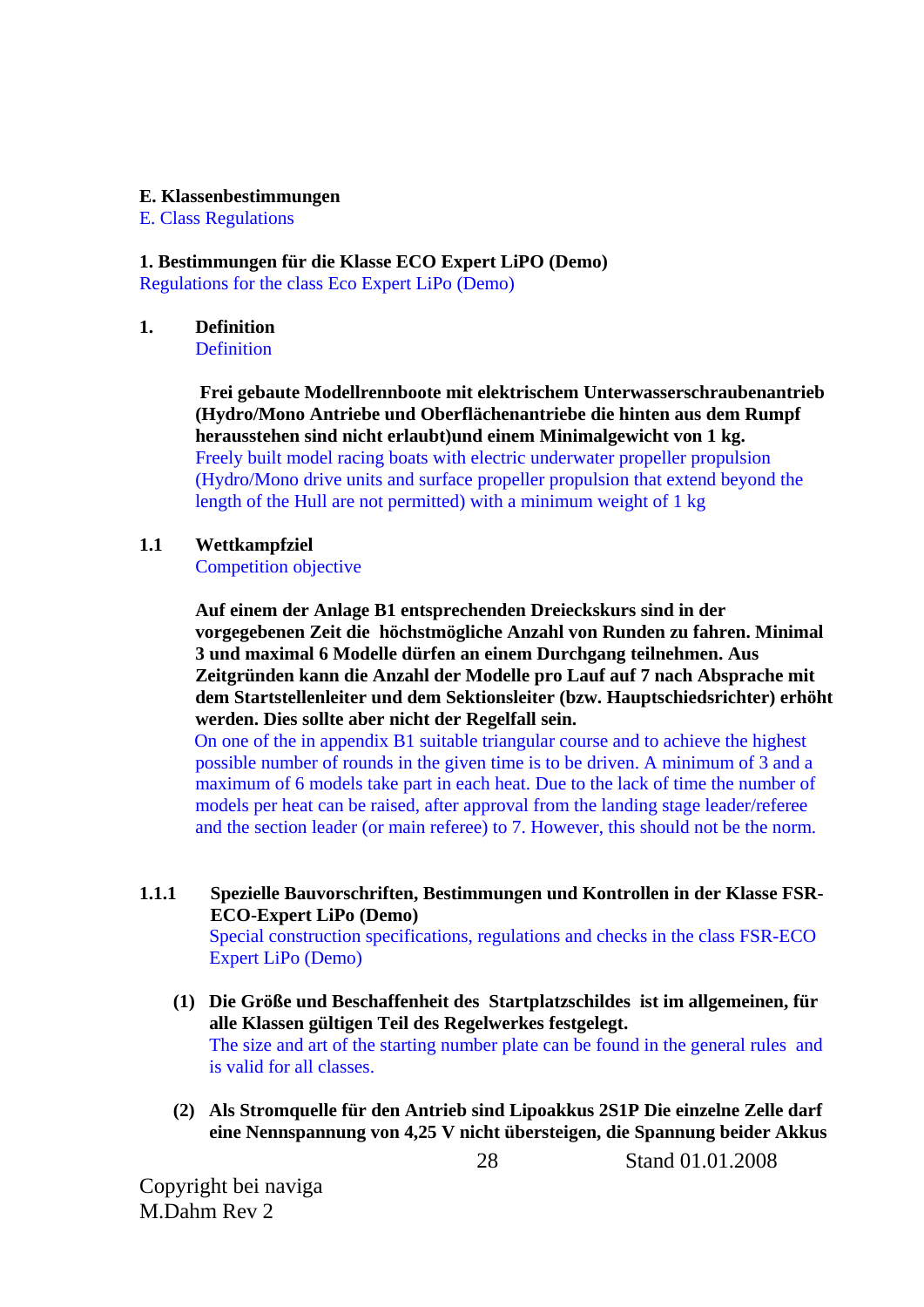**darf 8,50 V nicht überschreiten. Außerdem darf der Akku einschl. Stecker oder Kabel und dem Balancerkabel nicht schwerer als 280 gr sein. Es darf pro Rennen nur ein Satz benutzt werden. Die Antriebsakkus müssen zwecks der Kontrolle leicht zugänglich sein. Eine Trennung zwischen Empfängerund Antriebsakku muß bei Benutzung eines Empfängerakkus nachweisbar sein.** 

Only Lipo cells 2S1P are permitted as an Electrical source for the Drive unit. The single cell may not exceed a nominal voltage of 4,25 V, the voltage of both cells may not exceed 8.50V. Also the accumulator including connector or cable and Balancer cable may not be heavier than 280 grams. Only one set of batteries may be used per heat. The accumulator/propulsion pack must be easy accessible in case it needs to be checked. If a separate accumulator is used for the receiver then a noticeable switch is to be used to break the circuit.

- **(3) Der benutzte Elektromotor unterliegt keinen Beschränkungen .**  The used electric motor has no restrictions.
- **(4) Der Antriebsmotor muß durch eine Funkfernsteueranlage an- und ausgeschaltet werden können, oder über einen Geschwindigkeitsregler verfügen.**

The Drive unit must be able to be switched on and off by the radio control unit, or be fitted with a speed controller.

**(5) Das Modell ist außerhalb des Wassers startbereit zu wiegen. Das zugelassene Gesamtgewicht einschließlich des Empfänger- und Motorakkus und deren Zuleitungen und Befestigungen darf in der Klasse ECO Expert LiPo 1000 g nicht unterschreiten. (einschl. Startplatzschild). Die Akku- Spannung wird beim wiegen über den Notausgemessen und das Akkugewicht wird nach dem Rennen gewogen.** 

The model is to be weighed off the water in a ready for launch condition. The total weight including the receiver and Drive unit accumulators plus their respective cables, connections and mounts, may not be less than 1000g in the classes ECO Expert LiPo (incl. starting number plate). The accumulator voltage will be measured through the circuit breaker, the weight of the accumulator will be measured after the Race.

#### **1.1.2 Wettkampfregeln** Competition rules

**(1) Der Wettkampf wird auf einem den NAVIGA-Regeln entsprechenden Dreieckskurs durchgeführt, mit Ausnahme der Wendeboje. Das Rennen wird gegen den Uhrzeigersinn gefahren. Die Startlinie verläuft in einem geraden Winkel zur obersten Boje. Nachdem die Modelle ins Wasser gelassen wurden, beginnt das Rennen mit einem akustischen Signal des Startstellenleiters. Dabei muß das Boot mit dem Heckspant am Steg liegen. Startet ein Modell nach und hat das schnellste rechtzeitig gestartete Modell** 

Copyright bei naviga M.Dahm Rev 2

Stand 01.01.2008